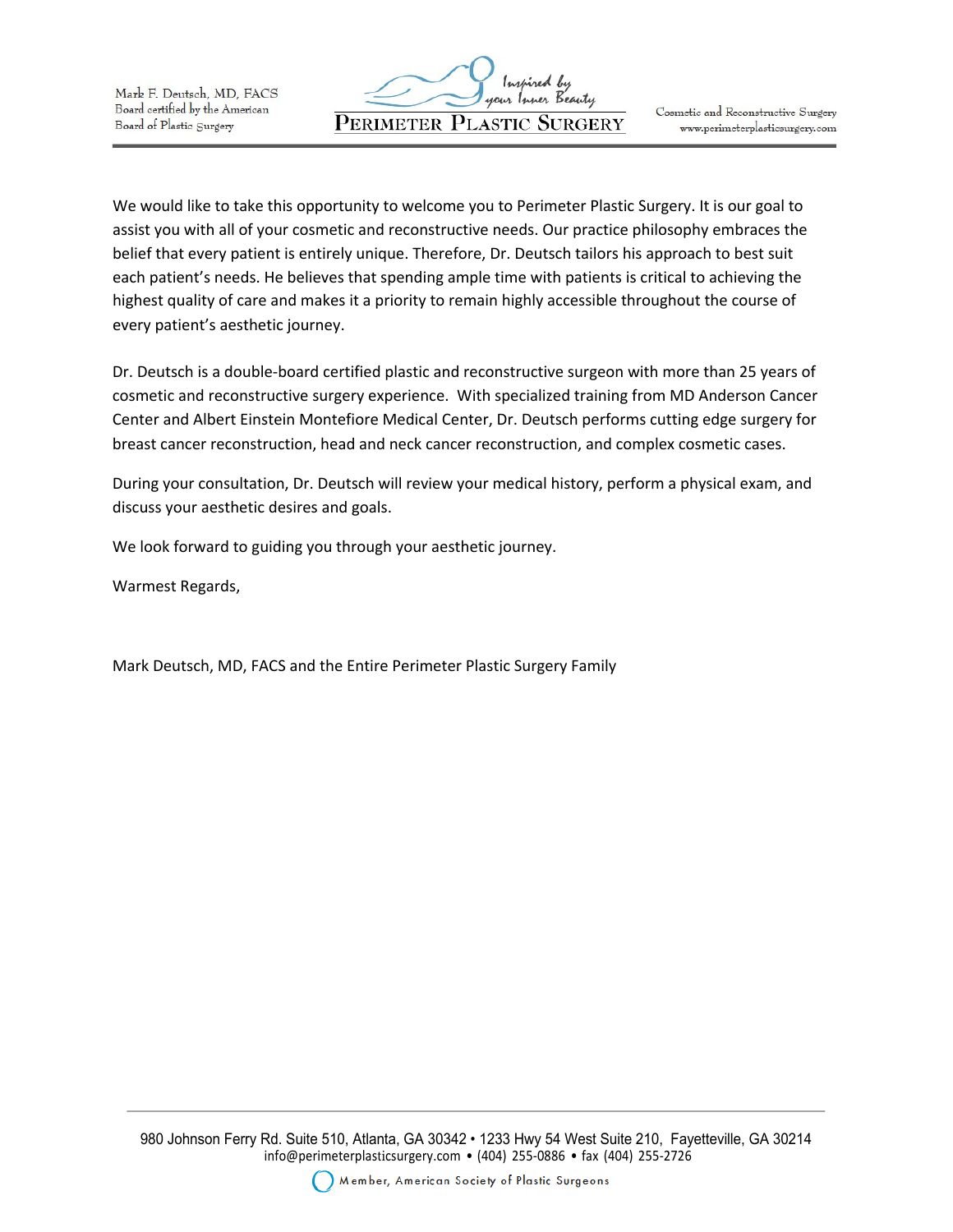

# **Perimeter Plastic Surgery Request for Limitations and Restrictions of Protected Health Information (PHI)**

By signing this authorization, I give Perimeter Plastic Surgery permission to use and/or disclose my protected health information (PHI) to the party or parties listed below. I understand anyone who accompanies me into the exam room may be privy to information and Perimeter Plastic Surgery is not responsible for how these persons may use the PHI. If you need another person to call regarding a surgery request, date of appointment, insurance information or financial information, we cannot speak to them without your permission unless the information below is signed. Please list the name(s) of the people we may discuss your information with.

Name of person(s) & relationship(s) to patient

Signature of Patient or Legal Guardian Relationship to Patient

\_\_\_\_\_\_\_\_\_\_\_\_\_\_\_\_\_\_\_\_\_\_\_\_\_\_\_\_\_\_\_\_\_\_\_\_\_\_\_\_\_\_\_\_\_\_\_\_\_\_\_\_\_\_\_\_

\_\_\_\_\_\_\_\_\_\_\_\_\_\_\_\_\_\_\_\_\_\_\_\_\_\_\_\_\_\_\_\_\_\_\_\_\_\_\_\_\_\_\_\_\_\_\_\_\_\_\_\_\_\_\_\_

Print Patient's Name Date

I wish to be contacted in the following manner; check all that apply:

\_\_\_\_\_\_\_\_\_\_\_\_\_\_\_\_\_\_\_\_\_\_\_\_\_\_\_\_\_\_\_\_\_\_\_\_\_\_\_\_\_\_\_\_\_\_\_\_\_\_\_\_\_\_\_

Cell phone or home phone please provide #

\_\_ leave a detailed message

\_\_leave call back number only

Leave message with family

Work phone please provide #

leave a callback number only

\_\_written communication mailed to home

\_\_email please provide\_\_\_\_\_\_\_\_\_\_\_\_\_\_\_\_\_\_\_\_\_\_\_\_\_\_\_\_\_\_\_\_\_\_\_\_\_\_\_\_\_\_\_\_\_\_\_\_\_\_\_\_\_\_\_\_\_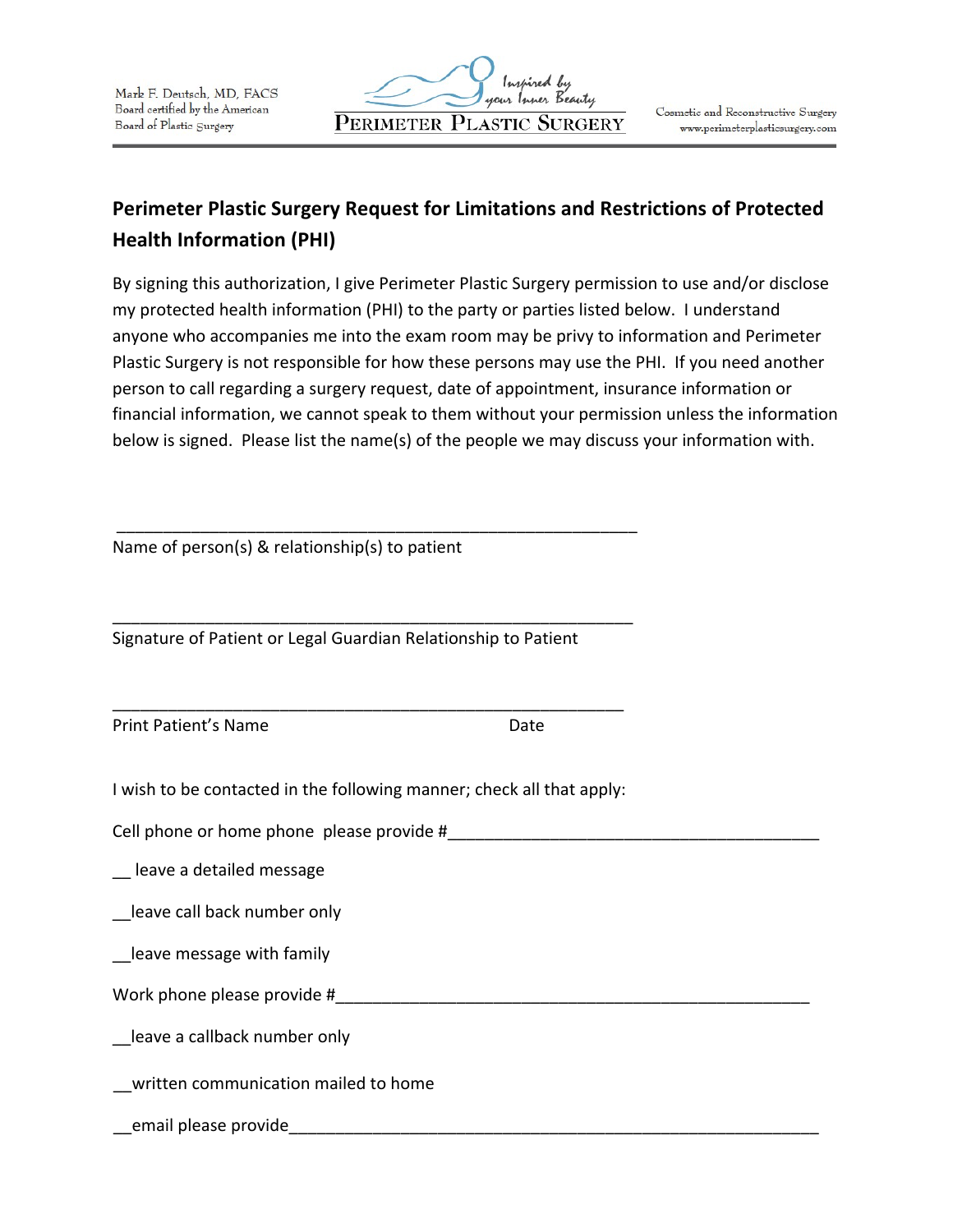### **Consent to Treat and Routine Procedures – Perimeter Plastic Surgery**

During the course of my care and treatment, I understand various types of tests, treatments and procedures may be necessary. These procedures may be performed by a physician, nurse or other healthcare professionals. While these are routinely performed without incident, there could be a risk associated with these procedures. I understand it is not possible to list every risk for every procedure and this form only identifies the most common risks and alternatives (if any) associated with the procedures. I also understand various healthcare professionals may have differing opinions of what constitutes risk and alternative procedures. The procedures may include, but are not limited to:

1. **Needle sticks** - IV lines, IV injections, shots or injections. The possible risks include, but are not limited to, nerve damage, infection, infiltration, disfiguring scar. Alternative to needle sticks may include: rectal, nasal, oral or topical medications, all of which may be less effective, or refusal of treatment.

2. **Physical test, assessments and treatments –** vital signs, wound cleansing or dressing, range of motion checks, etc. The risks of these include, but are not limited to, infection, allergic reaction, loss of blood, paralysis or partial paralysis. Alternatives do not exist except modification of procedure or refusal of treatment.

3. **Administration of medication** - oral, rectal, topically or through the eye, nose or ear. The risks include, but are not limited to, allergic reaction, puncture, infection or perforation. Other than changing the mode of administration or refusal of treatment, no valid alternatives exist.

4. **Drawing blood, tissue samples or bodily fluid-** used for lab testing. The risks include, but are not limited to, infection, nerve damage or bleeding. Long term observation or, refusal of treatment are the only practical alternatives.

5. **Insertion of internal tubes –** drainage tubes, bladder catheterizations, etc. Associated risks are, but not limited to, infection, allergic reaction, and internal injury. Refusal of treatment or external collection devices are the possible alternatives.

I understand the practice of medicine is not an exact science and no guarantees have been made to me in regards to the outcome of these procedures. The professionals involved in my care will take into consideration my documented medical history, information received from me or others knowledgeable of my care to determine whether or not to perform any procedure(s). I agree to give accurate information and by signing this form: I consent to the procedures the healthcare professionals may deem necessary. I acknowledge I have been told of the nature and purpose of these procedures and the practical alternatives. If I have any questions, I will ask for additional information.

### **This consent will stay in effect until specifically revoked in writing.**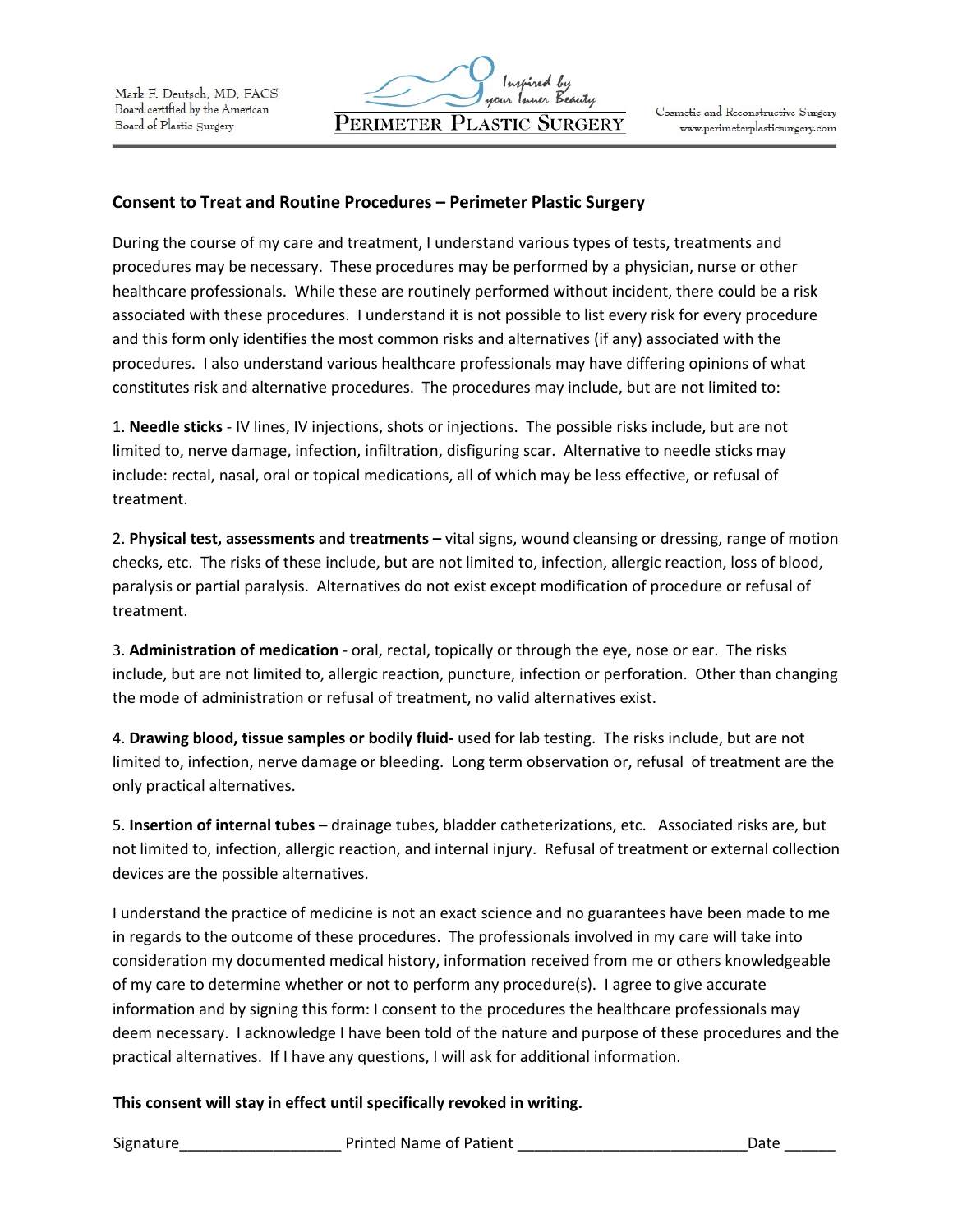

Cosmetic and Reconstructive Surgery www.perimeterplasticsurgery.com

## **PRIVACY PRACTICES**

The privacy of medical information is very important to us. We are committed to protecting the personal information of our patients. A medical record is prepared and maintained by our office on all patients to ensure quality care and to comply with certain legal requirements. Under the HIPAA law we are required to keep each patient's medical information private, give notice describing our legal duties, privacy practices, and patient's rights regarding their medical record, and follow terms of the privacy notice now in effect. We reserve the right to make changes to the privacy policies at any time as permitted by the law and notice is give to the patients.

## **USE AND DISCLOSURE OF MEDICAL INFORMATION**

We will not use or disclose any private medical information for any purpose not listed without specific written authorization by the patient or legal guardian. The following is a list of how we are permitted to use medical information without the written consent of the patient.

- 1. **Treatment-** We may disclose information to doctors, nurses, technicians, medical students, or others who are taking care of the patient. We may also share information with other providers to assist them in the treatment of a mutual patient.
- 2. **Payment**-Medical information may be disclosed when requested by insurance companies for payment of claims. Limited information can be disclosed to collection agency for purposes of receiving payment from the patient.
- 3. **Health Care Operations**-Use and disclosure for operations includes improving quality, evaluating employee performance, training purposes and obtaining accreditation, licenses, and credentials needed to perform day to day business.
- 4. **Notification**-Medical information may be released to notify or help notify a family member, a personal representative, or person responsible for the patient's care about the location of the patient, general condition, or death. If the patient is present then permission will be obtained or documented. In case of an emergency, when the patient is unable to give permission, only the information that is necessary for treatment will be disclosed according to our professional judgment.
- 5. **Funeral Director, Coroner, Medical Examiner**-Information may be released to assist in performing their duties for a patient that has died.
- 6. **Court Orders, Judicial and Administrative Proceedings**-Under limited circumstances, such as court order, warrant, or grand jury subpoena, we may share medical information about a patient. We may also share limited information with law enforcement concerning a suspect, fugitive, material witness, crime victim, missing person, or inmate under lawful custody of a correctional facility.
- 7. **Public Health Activities**-As required by law, medical information may be disclosed when preventing or controlling a disease, injury or disability, including child abuse or neglect. Information may also be disclosed to the FDA for purposes of reporting adverse events associated with product defects or problems, and to enable product recalls. We may also, when authorized by law to do so, notify persons who may have been exposed to a communicable disease or otherwise be at risk of spreading or contracting a disease or condition.
- 8. **Victims of Abuse, Neglect, or Domestic Violence**-We may disclose medical information to appropriate authorities if we reasonably believe that a person is a possible victim of abuse, neglect, domestic violence, or other crimes. We may share information if it is necessary to prevent a serious threat to the health or safety of the patient or others.

### **Privacy Practices Acknowledgement Form/HIPAA**

**By signing below I acknowledge that I have received the Notice of Privacy Practices for Perimeter Plastic Surgery and I have been provided an opportunity to review it.** 

Patient's Name (Please Print)

**Signature of Patient \_\_\_\_\_\_\_\_\_\_\_\_\_\_\_\_\_\_\_\_\_\_\_\_\_\_\_\_\_\_\_\_\_\_\_\_\_\_\_\_\_\_\_\_\_\_\_\_**

**Or Signature of Patient's Legal Guardian (if minor)** 

**Date \_\_\_\_\_\_\_\_\_\_\_\_\_\_\_\_\_\_\_\_\_\_\_\_\_\_\_\_\_\_\_\_\_\_\_\_\_\_\_\_\_\_\_\_\_\_\_\_\_\_\_\_\_\_\_\_\_\_\_\_** 

### **Please contact our office with any questions or concerns at above address. A copy of this form is available for you upon request.**

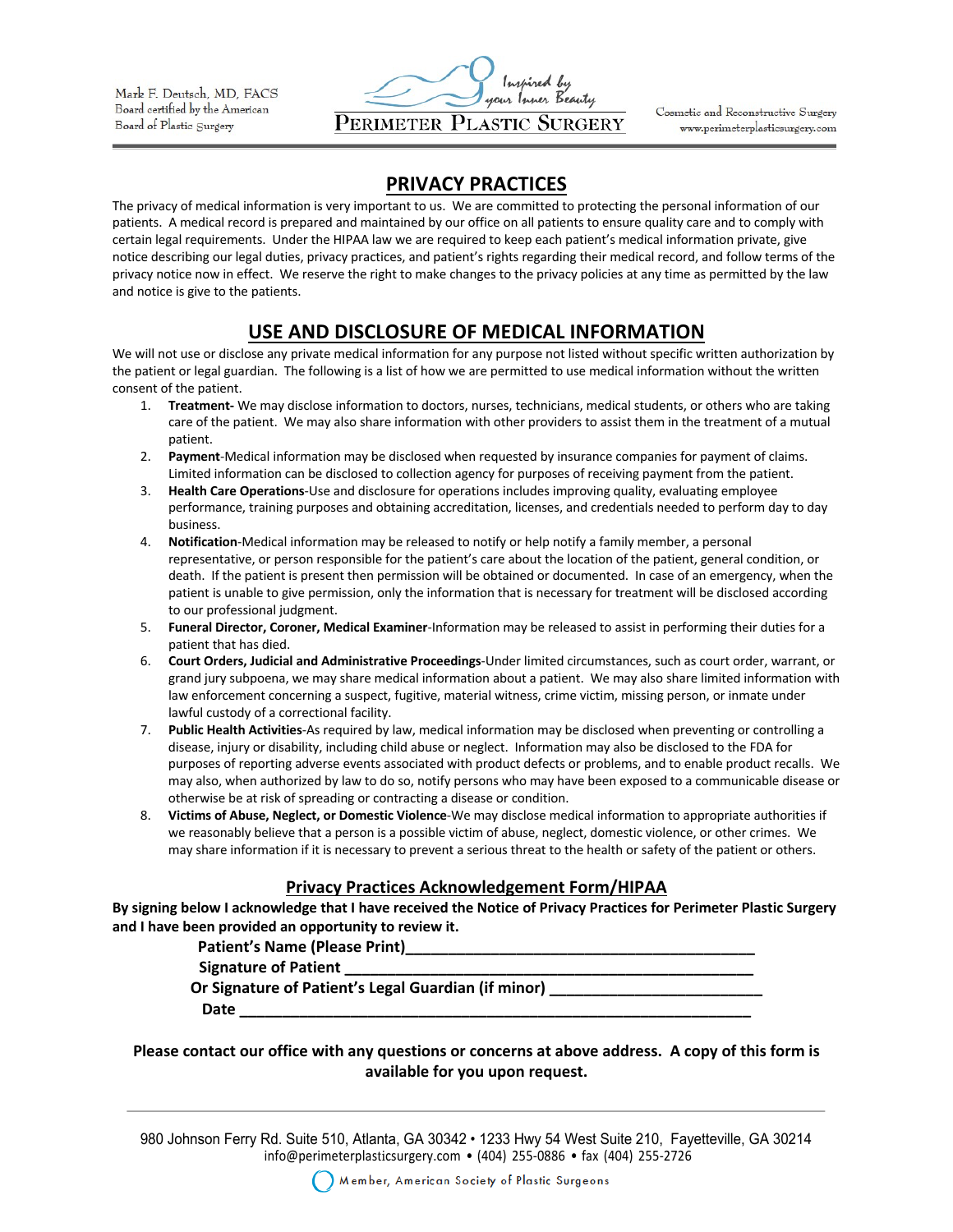

Cosmetic and Reconstructive Surgery www.perimeterplasticsurgery.com

Date:  $\Box$ 

Patient Name:

Our administrative fee for the following forms is \$25.00 per request. Payment is due upon initial request of the form(s). Processed and completed forms can be picked up at the office or emailed to the patient only. Repeat requests require additional fee's (\$25.00) per request. We accept cash or credit/debit cards. (Visa, MasterCard, Discover, or Amex) Please allow 5 business days for processing. For expedited processing, there will be an additional charge of \$10.00.

Form(s) requested:

\_\_\_\_\_\_\_\_\_\_\_\_FMLA Form

\_\_\_\_\_\_\_\_\_\_\_\_Short Term Disability

\_\_\_\_\_\_\_\_\_\_\_\_RTW (Return to Work)

Please choose the one of the following:

| If paying by Credit Card:          |     |
|------------------------------------|-----|
| $C C \# \underbrace{\hspace{2cm}}$ | EXP |
|                                    |     |
|                                    |     |
|                                    |     |
| Patient's Signature:               |     |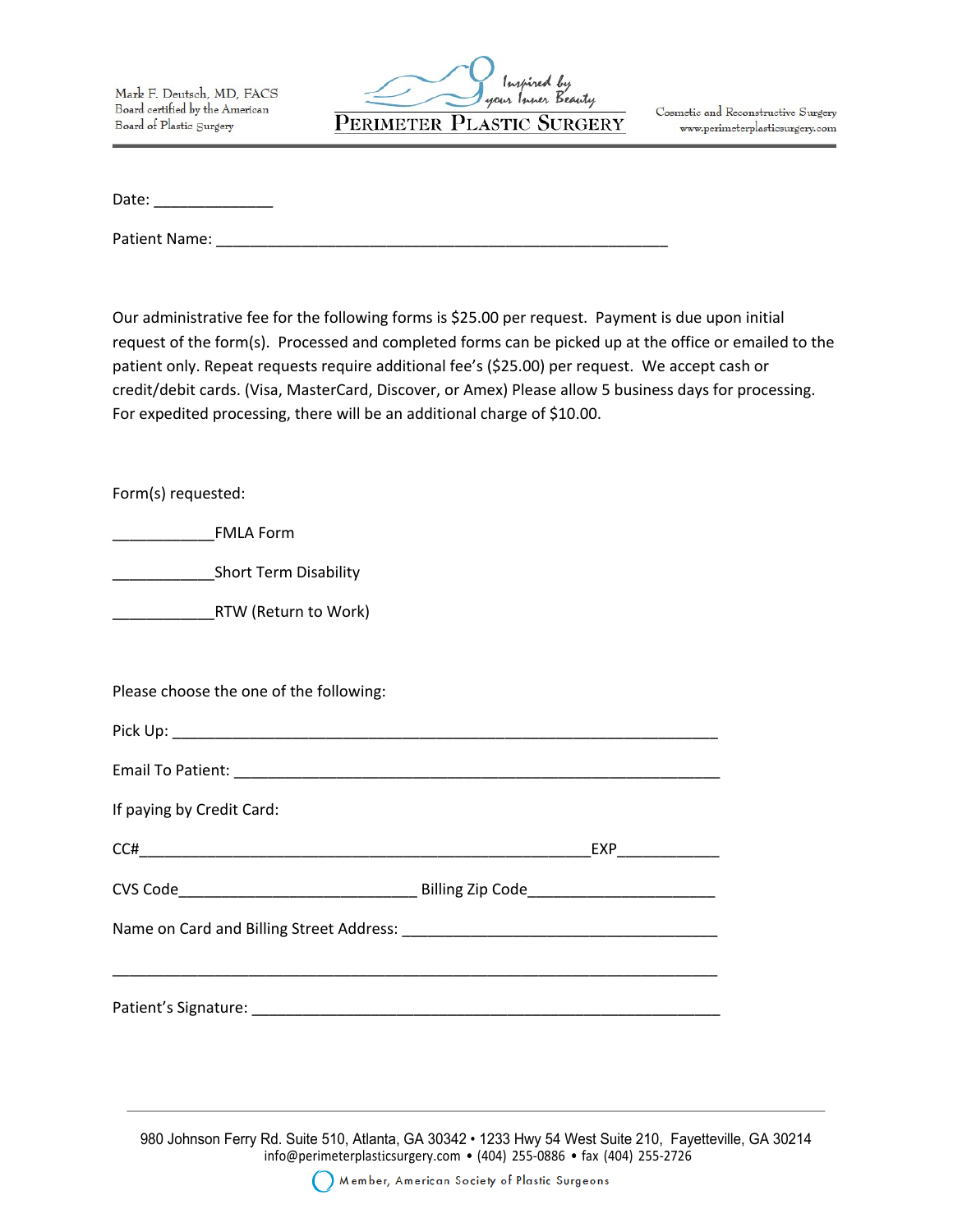

Cosmetic and Reconstructive Surgery www.perimeterplasticsurgery.com

## **FINANCIAL POLICY**

#### **ALL PAYMENT IS EXPECTED AT THE TIME OF SERVICE**

Payment is required at the time services are rendered unless other arrangements have been made in advance. This includes applicable coinsurance, co-payments and surgical deductibles for participating insurance companies. Perimeter Plastic Surgery accepts credit cards, cash, CareCredit, & Alphaeon. There is a \$35.00 fee for NSF. Patients with an outstanding balance 60 days or more overdue must make arrangements for payment prior to scheduling appointments & surgeries. Payment plans can be arranged if requested.

#### **INSURANCE**

We bill participating insurance companies as a courtesy to you. You are expected to pay your deductible and copayments at the time of service. If we have not received payment from your insurance company within 90 days of the date of service, you may be expected to pay the balance in full. You are responsible to be sure all charges are paid whether by you or your insurance carrier. All Medicare patients are required to fill out an ABN for all surgical procedures & office visits. Patients who are enrolled in a managed care insurance plan (i.e., HMO),must receive a referral from their primary care physician prior to coming to our office. Retroactive referrals are not allowed. If you are an insurance based patient and need to cancel your surgery, you may reschedule once with no penalty. Any subsequent rescheduling will be a \$50.00 fee.

### **COSMETIC CONSULTS**

If your consultation is strictly cosmetic in nature, there is a \$100 charge, which will be deducted from your surgery cost. If during your consultation it becomes an insurance case, it is no longer cosmetic and your copay will be due. To reserve your desired date and time for cosmetic surgery, there is a **non-refundable** \$1,500.00 deposit required. If you are a cosmetic patient and need to reschedule your surgery there is a \$250.00 fee. If you are a cosmetic patient and for any reason other than the death of an immediate family member or lack of medical clearance by another MD, you decide to cancel your surgery, there is a minimum 20% penalty in your refund. Please see your cosmetic contract for complete details.

#### **REFUNDS**

Patient/guarantor credits in amounts less than \$20.00 will be retained on account to be credited toward future balances unless a written request for refund is received.

### **MISSED APPOINTMENTS/LATE CANCELLATIONS**

Broken appointments represent a cost to us, to you and to other patients who could have been seen in the time set aside for you. In order to provide excellent care to all of our patients, we require a 48 hour notification if you need to cancel or reschedule; otherwise a \$100.00 fee will be incurred for both insurance and cosmetic patients. Excessive abuse of scheduled appointments may result in discharge from the practice.

### **FORMS**

All Medical Records by Georgia state law Section 2: code section: 31-33-3 states that we can charge a reasonable fee for medical records; our fees are: \$0.97 per page for the first 20 pages of the patient's records which are copied, \$0.83 per page for pages 21 through 100 and postage & handling charges. Completion of Physician Statements, FMLA, AFLAC, Disability, etc. to be filled out by the staff or doctor will be charged a fee of \$25.00.

**I have read and understand the Perimeter Plastic Surgery Financial Policy. I agree to assign insurance benefits to the Perimeter Plastic Surgery Practice whenever necessary. I also agree that if it becomes necessary to forward my account to a collection agency, in addition to the amount owed, I will also be responsible for the fee charged by the collection agency for costs of collections.** 

**Signature of Guarantor/ authorized representative\_\_\_\_\_\_\_\_\_\_\_\_\_\_\_\_\_\_\_\_\_\_\_\_\_\_\_\_\_\_\_\_\_\_\_\_ Printed Name**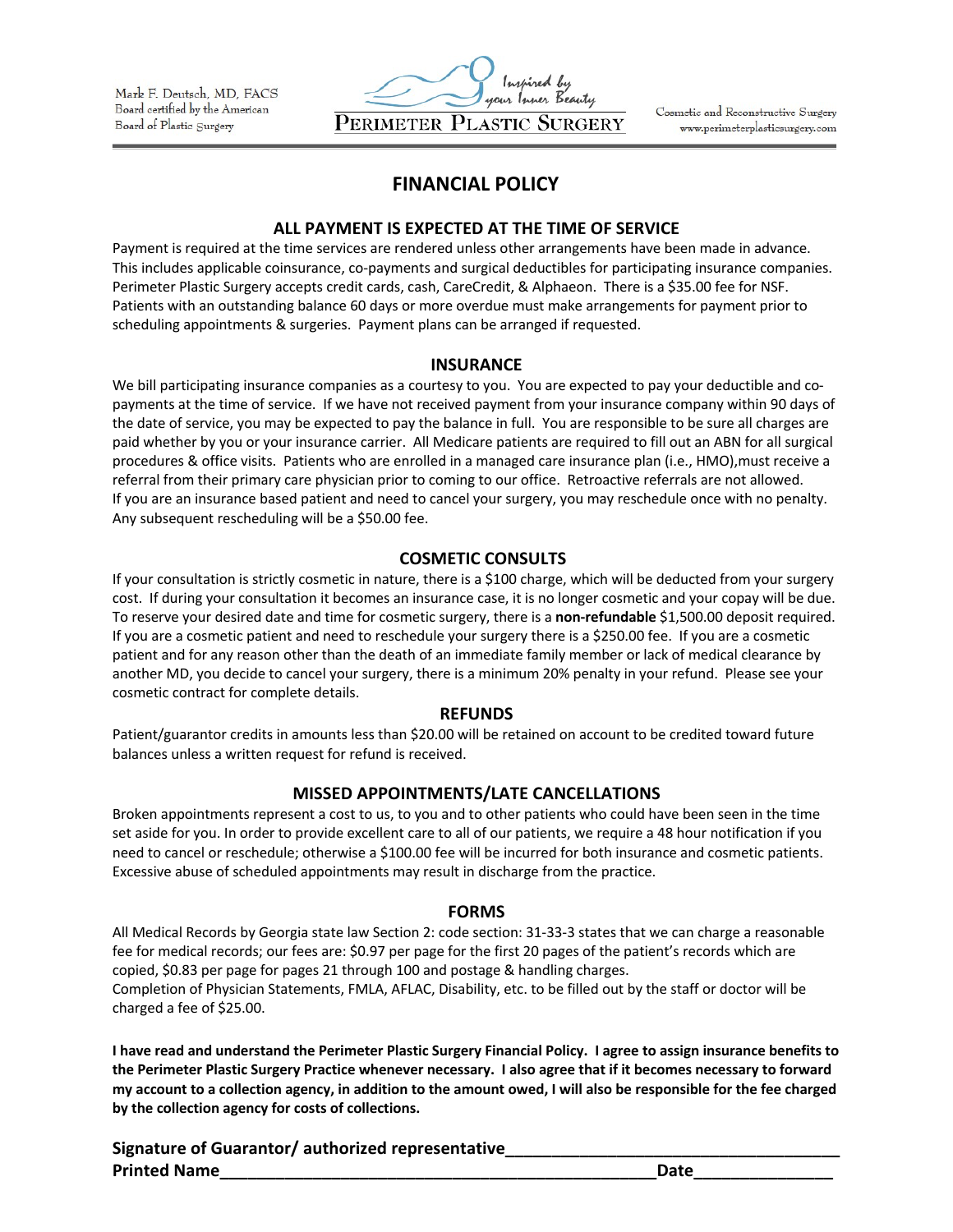

Cosmetic and Reconstructive Surgery www.perimeterplasticsurgery.com

#### **PATIENT PHOTOGRAPH RELEASE FORM**

#### PATIENT'S NAME

**I hereby acknowledge that I have been advised that photographs will be taken of me or parts of my body before and after**  surgery. The photographs will be taken by one of the members of the Perimeter Plastic Surgery staff. I hereby give my **consent for Perimeter Plastic Surgery, LLC to use the photographs under one of the following circumstances:** 

#### **Please initial ONE of the following:**

#### **ALL MEDIA**

**\_\_\_\_\_\_\_\_Photographs taken of me or parts of my body as well as details regarding medical services I have received at**  Perimeter Plastic Surgery, L.L.C. may be used in any print or broadcast media, including but not necessarily limited to newspapers, pamphlets, educational films, our internet site and television, in order to inform the public about plastic surgery methods. Further, I release and discharge Perimeter Plastic Surgery, L.L.C., the facility used and the American Society of Plastic Surgery, and all parties acting under their license and authority from any and all claims or actions that I have or may **have relating to such use and publication and all rights, if any, that I may have in such photographs and details regarding medical services rendered me, including any claim for payment in connection with any such use or publication. I give my**  consent as a voluntary contribution in the interest of public education and my consent is subject only to the condition that I **am not identified by name at any time during any use or publication of these materials by a party.** 

#### **WEBSITE ONLY**

Photographs taken of me or parts of my body as well as details regarding medical services that I have received at **Perimeter Plastic Surgery, L.L.C. may be used on our internet website in order to inform the public about plastic surgery methods. Further I release and discharge Perimeter Plastic Surgery, L.L.C., and employees of Perimeter Plastic Surgery,**  L.L.C., any facility used and the American Society of Plastic Surgery, and all parties acting under their license and authority from any and all claims or actions that I have or may have relating to such use and publication and all rights, if any that I may **have in such photographs and details regarding medical services rendered me, including any claim for payment, in connection with any such use or publication. I give my consent as a voluntary contribution in the interest of public**  education, and my consent is subject only to the condition that I am not identified by name at any time during any use or **publication of these materials by any party.** 

#### **PHOTO ALBUM ONLY**

Photographs taken of me or parts of my body as well as details regarding medical services that I have received at Perimeter Plastic Surgery, L.L.C. may be used in the photo album in order to inform the public about plastic surgery methods. **Further I release and discharge Perimeter Plastic Surgery, L.L.C., and employees of Perimeter Plastic Surgery, L.L.C., any facility used and the American Society of Plastic Surgery, and all parties acting under their license and authority from any**  and all claims or actions that I have or may have relating to such use and publication and all rights, if any that I may have in **such photographs and details regarding medical services rendered me, including any claim for payment, in connection with any such use or publication in the photo album. I give my consent as a voluntary contribution in the interest of public**  education, and my consent is subject only to the condition that I am not identified by name at any time during any use or **publication of these materials by any party.** 

#### **MEDICAL CARE ONLY**

**\_\_\_\_\_Photographs taken of me or parts of my body can be used solely for the purpose of my medical care with Perimeter Plastic Surgery, L.L.C. The photographs and all details regarding medical services rendered to me will be kept confidential within my personal medical history file at Perimeter Plastic Surgery, L.L.C.** 

| Date                          | <b>Witness</b> |
|-------------------------------|----------------|
|                               |                |
| Patient or Guardian Signature |                |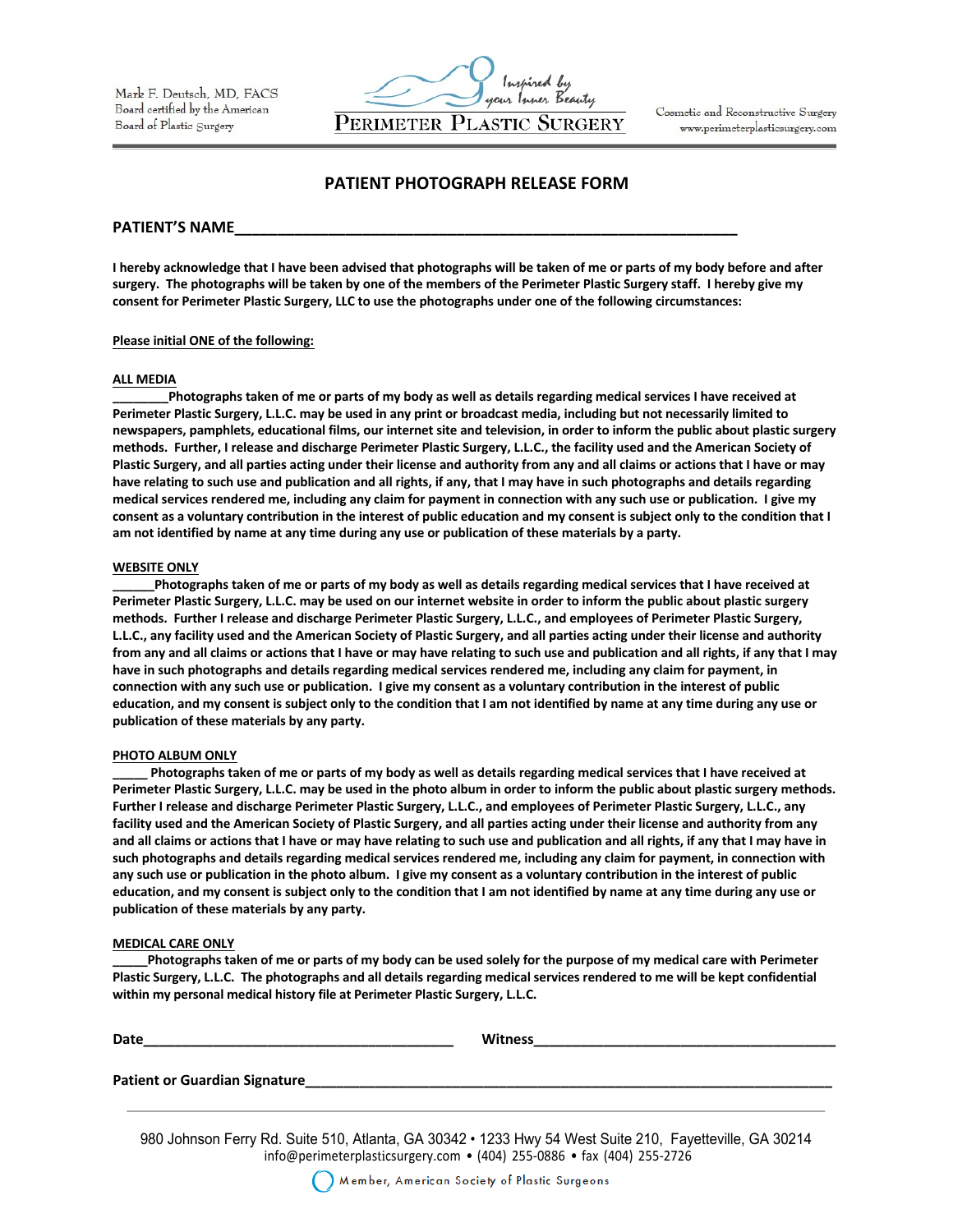

Cosmetic and Reconstructive Surgery www.perimeterplasticsurgery.com

|                                                                                              | <b>PATIENT NAME</b>                                 |                      |                                                                                       |                     | <b>Height</b>                                                                                        |                    | Weight                                            | Date |
|----------------------------------------------------------------------------------------------|-----------------------------------------------------|----------------------|---------------------------------------------------------------------------------------|---------------------|------------------------------------------------------------------------------------------------------|--------------------|---------------------------------------------------|------|
| Do you have or have you ever had the following (Please check and give dates of occurrences): |                                                     |                      |                                                                                       |                     |                                                                                                      |                    |                                                   |      |
| $\circ$                                                                                      | <b>AIDS or HIV</b>                                  | $\circ$<br>$\Omega$  | <b>Congenital Heart</b><br><b>Disease</b><br><b>Rheumatic Heart</b><br><b>Disease</b> | $\Omega$            | <b>Blood Disorders</b><br>Anemia<br><b>Blood Clots/DVT's</b><br><b>Bleeding</b><br><b>Tendencies</b> | $\circ$            | <b>Migraines</b>                                  |      |
| $\circ$                                                                                      | <b>Arthritis or Auto</b><br><b>Immune Disorders</b> | $\Omega$             | <b>Diabetes</b>                                                                       | $\circ$             | <b>Hepatitis</b>                                                                                     | $\circ$            | <b>Mental Illness</b><br><b>Depression</b>        |      |
| $\circ$                                                                                      | Asthma                                              | $\circ$              | <b>Epilepsy or</b><br><b>Seizures</b>                                                 | $\circ$             | <b>High Blood</b><br><b>Pressure</b>                                                                 | $\circ$<br>$\circ$ | <b>Visual Problems</b><br><b>Hearing Problems</b> |      |
| $\circ$                                                                                      | <b>Back Problems</b>                                | $\Omega$             | Gastrointestinal<br><b>Disease</b><br><b>Colitis</b><br>Crohn's disease<br><b>IBS</b> | $\circ$             | <b>Stroke</b>                                                                                        | $\circ$<br>$\circ$ | <b>Gastric Reflux</b><br><b>Stomach Ulcers</b>    |      |
| $\Omega$                                                                                     | COPD:<br>Chronic bronchitis<br>or emphysema         | $\Omega$<br>$\Omega$ | <b>Kidney Disease or</b><br><b>Stones</b><br>Liver Disease                            | $\bigcap$<br>◯      | <b>Tuberculosis</b><br><b>Lung Disease</b>                                                           | $\circ$            | <b>Thyroid Disease</b>                            |      |
| $\circ$                                                                                      | Cancer<br>Type:                                     | $\circ$              | <b>MRSA</b>                                                                           | $\Omega$<br>$\circ$ | <b>Heart Attack</b><br><b>Heart Disease</b>                                                          | $\circ$            | <b>Skin Disorders</b>                             |      |

**Do you know of any blood relatives who have or have had any of the above? Please explain:** 

**Do you have any other serious illness (es) not listed above? Please explain:** 

**Please list any operations you have had along with the date of the procedure:** 

**Have you or a family member ever had a complication from anesthesia? Y or N Please explain:** 

**\_\_\_\_\_\_\_\_\_\_\_\_\_\_\_\_\_\_\_\_\_\_\_\_\_\_\_\_\_\_\_\_\_\_\_\_\_\_\_\_\_\_\_\_\_\_\_\_\_\_\_\_\_\_\_\_\_\_\_\_\_\_\_\_\_\_\_\_\_\_\_\_\_\_\_\_\_\_\_\_\_\_\_\_\_\_\_\_\_\_\_\_\_\_\_\_\_\_ Do you smoke or Vape? Y or N Packs per day\_\_\_\_\_\_\_Did you smoke or Vape in past? Y or N Date Quit\_\_\_\_\_\_\_\_\_\_\_ How many caffeinated beverages do you consume per day? \_\_\_\_\_\_\_\_Alcoholic beverages per day? \_\_\_\_\_\_\_\_\_\_\_\_\_\_\_**

**\_\_\_\_\_\_\_\_\_\_\_\_\_\_\_\_\_\_\_\_\_\_\_\_\_\_\_\_\_\_\_\_\_\_\_\_\_\_\_\_\_\_\_\_\_\_\_\_\_\_\_\_\_\_\_\_\_\_\_\_\_\_\_\_\_\_\_\_\_\_\_\_\_\_\_\_\_\_\_\_\_\_\_\_\_\_\_\_\_\_\_\_\_\_\_\_\_\_**

**\_\_\_\_\_\_\_\_\_\_\_\_\_\_\_\_\_\_\_\_\_\_\_\_\_\_\_\_\_\_\_\_\_\_\_\_\_\_\_\_\_\_\_\_\_\_\_\_\_\_\_\_\_\_\_\_\_\_\_\_\_\_\_\_\_\_\_\_\_\_\_\_\_\_\_\_\_\_\_\_\_\_\_\_\_\_\_\_\_\_\_\_\_\_\_\_\_\_**

**\_\_\_\_\_\_\_\_\_\_\_\_\_\_\_\_\_\_\_\_\_\_\_\_\_\_\_\_\_\_\_\_\_\_\_\_\_\_\_\_\_\_\_\_\_\_\_\_\_\_\_\_\_\_\_\_\_\_\_\_\_\_\_\_\_\_\_\_\_\_\_\_\_\_\_\_\_\_\_\_\_\_\_\_\_\_\_\_\_\_\_\_\_\_\_\_\_\_**

**List all medications you are taking, both prescription and non-prescription: (attach additional sheet if necessary) \_\_\_\_\_\_\_\_\_\_\_\_\_\_\_ \_\_\_\_\_\_\_\_\_\_\_\_\_\_\_\_\_ \_\_\_\_\_\_\_\_\_\_\_\_\_\_\_\_\_ \_\_\_\_\_\_\_\_\_\_\_\_\_\_\_\_ \_\_\_\_\_\_\_\_\_\_\_\_\_\_\_\_\_\_\_\_\_** 

**\_\_\_\_\_\_\_\_\_\_\_\_\_\_\_ \_\_\_\_\_\_\_\_\_\_\_\_\_\_\_\_\_ \_\_\_\_\_\_\_\_\_\_\_\_\_\_\_\_\_ \_\_\_\_\_\_\_\_\_\_\_\_\_\_\_\_ \_\_\_\_\_\_\_\_\_\_\_\_\_\_\_\_\_\_\_\_\_ Are you taking any of the following medications? Please circle:**  *Ibuprofen Aspirin Herbal medications or Teas Diet Medications Blood Thinners Vitamins Birth Control Pills*

**Do you have any medical or religious reasons for denying a blood transfusion? Y or N Allergies to any medications including Penicillin, food, latex products, adhesives or betadine? Y or N (Please circle) If you are allergic to Penicillin, can you take Keflex? Y or N If you are allergic to Codeine or pain medications, what do you use for pain management?** 

**\_\_\_\_\_\_\_\_\_\_\_\_\_\_\_\_\_\_\_\_\_\_\_\_\_\_\_\_\_\_\_\_\_\_\_\_\_\_\_\_\_\_\_\_\_\_\_\_\_\_\_\_\_\_\_\_\_\_\_\_\_\_\_\_\_\_\_\_\_\_\_\_\_\_\_\_\_\_\_\_\_\_\_\_\_\_\_\_\_\_\_\_\_\_\_\_\_\_ WOMEN ONLY: Date of last mammogram\_\_\_\_\_\_\_\_\_\_\_\_\_\_\_ Results\_\_\_\_\_\_\_\_\_\_\_\_\_\_\_\_\_\_\_ Current Bra Size\_\_\_\_\_\_\_\_\_ Number of pregnancies \_\_\_\_\_\_\_\_\_\_\_Number of live births \_\_\_\_\_\_\_\_\_\_\_\_\_Are you pregnant now? Y or N**

**\_\_\_\_\_\_\_\_\_\_\_\_\_\_\_\_\_\_\_\_\_\_\_\_\_\_\_\_\_\_\_\_\_\_\_\_\_\_\_\_\_\_\_\_\_\_\_ \_\_\_\_\_\_\_\_\_\_\_\_\_\_\_\_\_\_\_\_\_\_\_\_\_\_\_\_\_\_\_\_\_\_\_\_\_\_\_\_\_\_\_\_\_\_\_\_\_\_ \_\_\_\_\_\_\_ SIGNATURE OF PATIENT OR RESPONSIBLE PERSON PRINTED NAME OF PATIENT OR RESPONSIBLE PERSON DATE**